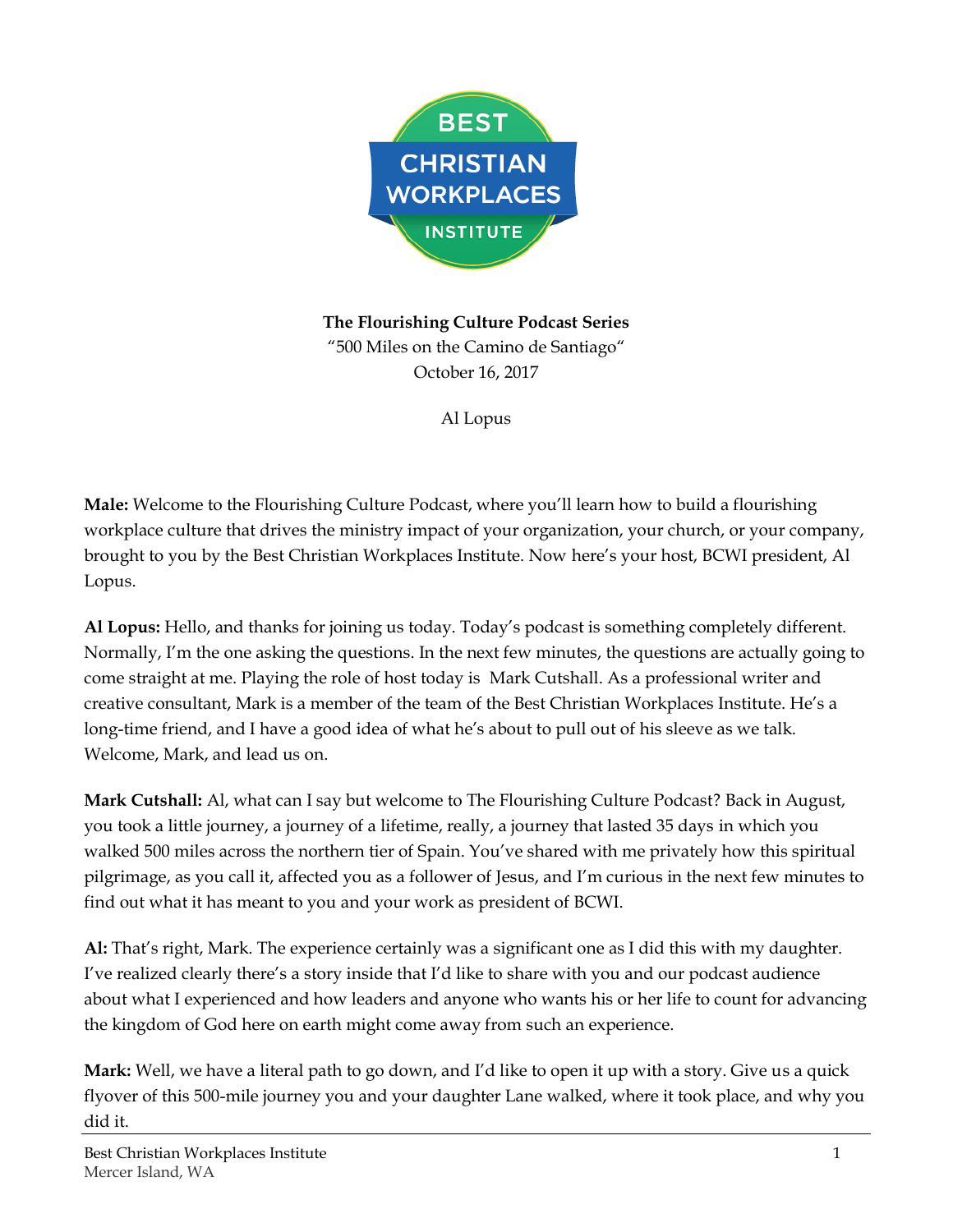**Al:** Well, first of all, I did it this summer from June 24 to August 4, and we walked the Camino de Santiago. What that means is the Way of James. *Santiago* is Spanish for James and *camino* is the way, so it's the Way of James. Now James, of course, is the apostle (Peter, James, and John, one of the three closest disciples of Jesus), and the legend goes that his bones are actually buried in western Spain, not far from the western coast of Spain.

For over a thousand years, Christians have walked the Camino de Santiago for a lot of different reasons, and literally millions of Christians have walked this. They do it to grow closer to God or perhaps discover or redefine their purpose in their lives. We started out in a French town called Saint-Jean-Pied-de-Port in France. It's right at the bottom of the Pyrenees mountains. It happens to be the trail that Napoleon took his troops over this mountain to attack Spain at one point, and I just am glad that I was not part of that army, because that would have been a tough hike as a part of an army marching in formation.

**Mark:** Napoleon aside, Al, when you started out, what was your prayer as you set out inside?

**Al:** I started out praying, "Lord, here I am. What do you have for me?" I really started with open hands and an open heart for God to speak to me as I walked a million steps in that 500-mile journey, and I wasn't disappointed.

**Mark:** Well, give us a picture of how you started out that first day on the Camino de Santiago. Put us on the road with you and Lane, your daughter, that first day.

**Al:** I was recovering from jet lag, having flown from Seattle first to Paris and then a small flight down to where we started. It was a bright sunny day. It was 10:00 in the morning, and we had mapped out what the next day would look like, at least the first couple hundred yards of it. When we started off it was all downhill, down about 200 or 300 yards to the bed of a river. From then on it was all uphill, and I mean it was all uphill.

We had our 25-pound packs. We stayed in *albergues*, they call them (another word for hostel). We walked about eight miles that first day up to the first hostel, as they recommended. We broke up that mountain climb up the Pyrenees into two different days. So we climbed about halfway up on the first day to a place called Orisson and bunked in for the night.

**Mark:** So 8 miles down, 492 to go. True confession. How did your feet feel after that first day?

**Al:** My feet were fine the first day, but here I am a couple of months after getting back, and the bottoms of my feet are still a little numb.

**Mark:** Is Dr. Scholl on your speed dial? Is that what I can infer here?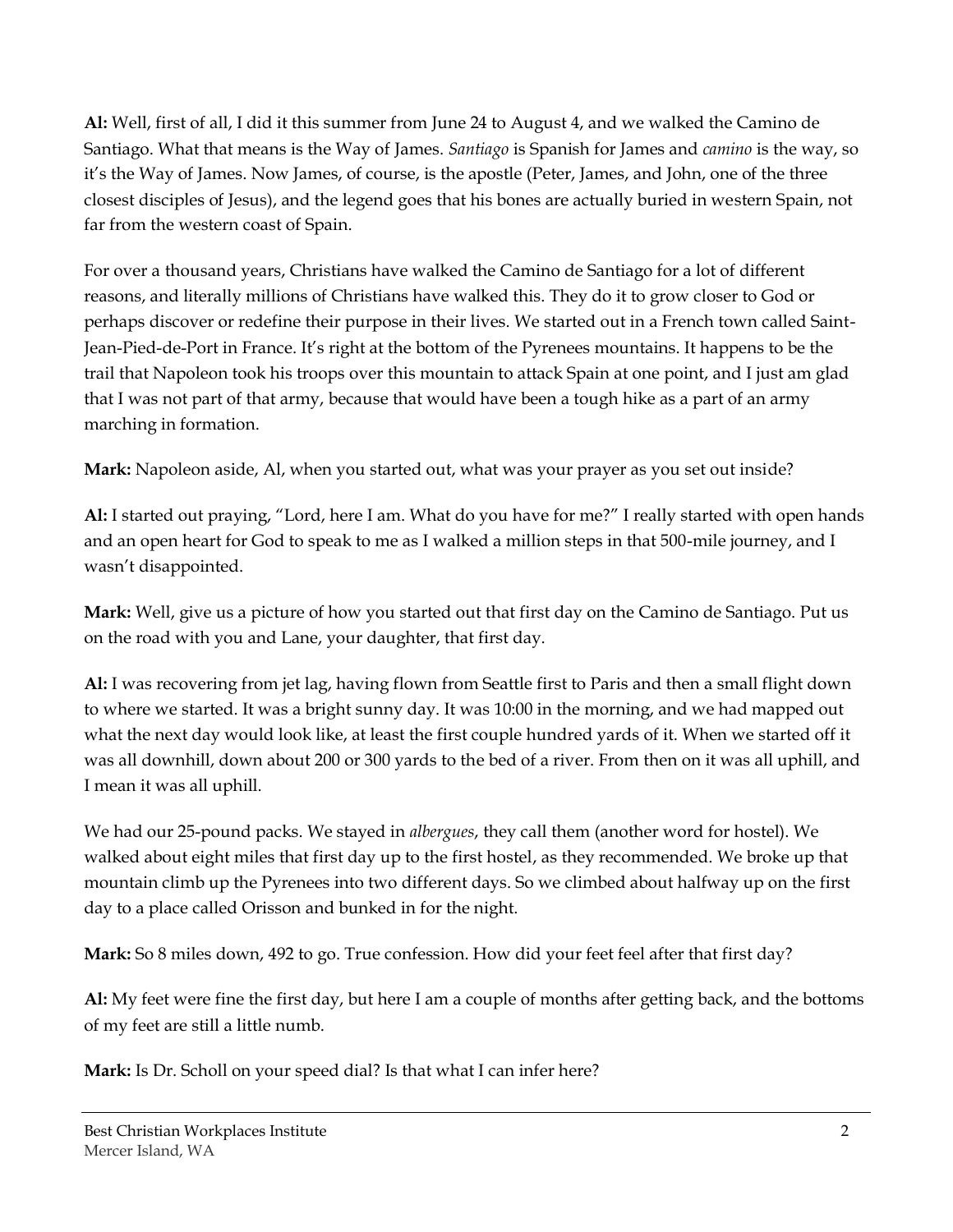**Al:** Yeah, I should have consulted him before I went.

**Mark:** So as you went along, say a little bit about where the camino became your own journey with God.

**Al:** Well, each day, my daughter and I would walk along, and we walked together, at least where we were seeing each other. We had different paces, but we walked together all along. We stayed at the same places. As we walked our own pace, I had a lot of time to reflect on my life. I had just turned 65 on this trip, and 65 is kind of a benchmark for people in their work life in our culture, and I was really seeking, "Okay, God. I have open hands and an open heart. What is it that you want me to take away from this?"

To be six weeks, basically, away from our culture, away from my lifestyle, away from nearly my entire family and team and everybody. We didn't have great access. We had no telephone coverage because of being in a foreign country. We had Internet coverage at various cafés and hostels and so on, but we really felt removed from the world we lived in, and it gave me a chance to really reflect on my life and my walk with God and my relationships with others.

**Mark:** That's fascinating, because it's truly reflective, as you shared with me. You mentioned a Scripture when you got back of some meaning for what Christ in the world meant to you in a new way. Talk about that.

**Al:** Well, the Scripture they use and that you see over there on the journey is, "I am the way, the truth, and the life." The way, which is *camino* in Spanish… "I am the way, the truth, and the life." I really felt that Christ is the way, as he described it. He is the truth. He is the life. That really spoke to me while I was there.

**Mark:** What was something else that caught your attention as you found yourself farther out from your point of destination and somewhere in the middle of the trip? I'm wondering if you ever thought, "Why am I doing this? I'm aching. I have a kinship with Saint James in his bones." Was there ever a place where you got in the trip to say, "I'm calling Uber, and I'm getting to the finish line"?

**Al:** Well, there was one point… My daughter had done some of this before. There was a place where we were walking into a city called León, and the walk was primarily through an industrial section. After walking in countryside for such a long time and enjoying nature and being outdoors and in the quiet, we decided to take a train for that part of the journey. The problem with the Uber app is unless you have Internet access it doesn't work.

One of the things I really enjoyed was the people we ran into. I ran into people from 25 different countries. I reflect on a couple from Denmark who were in the maritime industry, about my age. They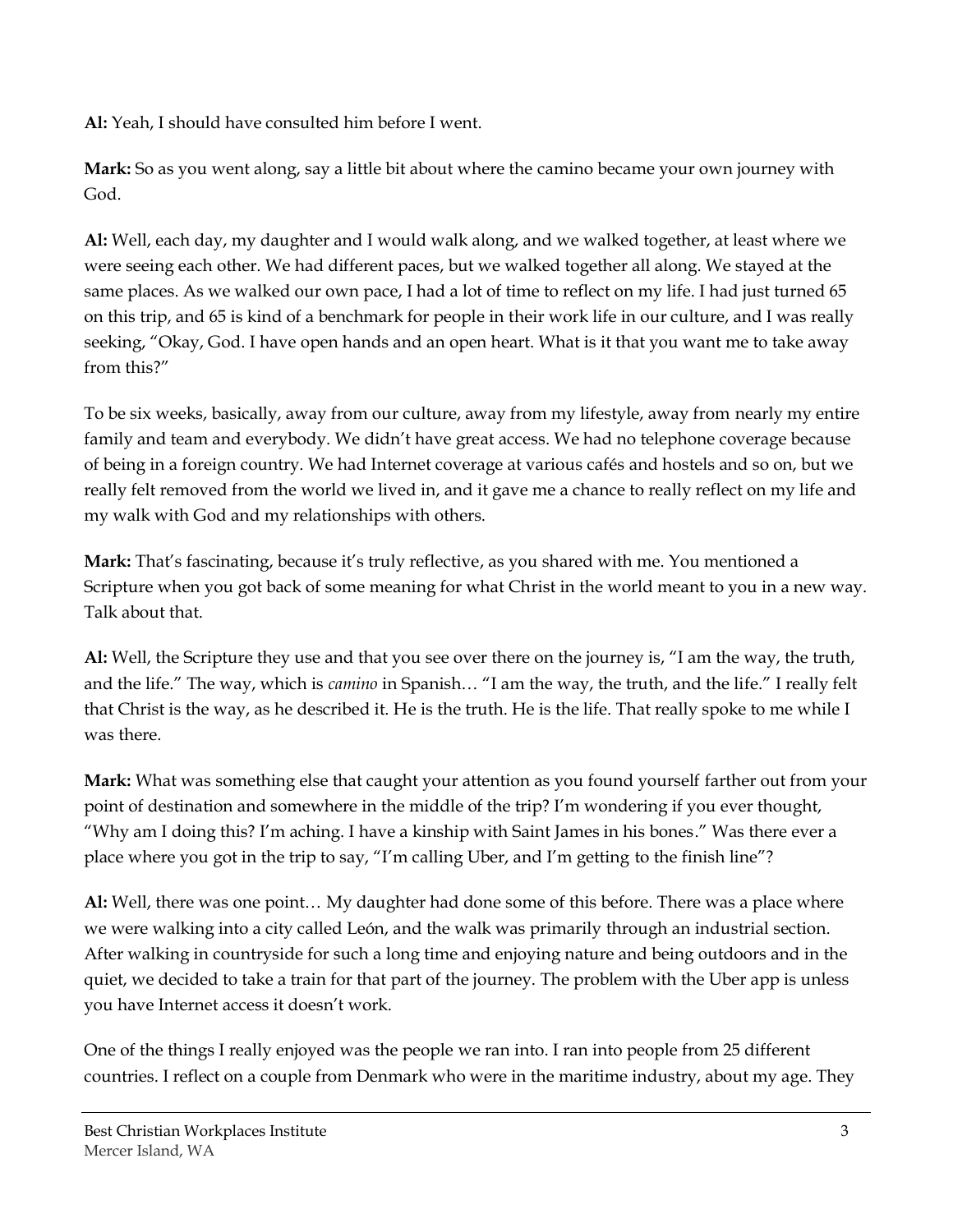have grown children, and here they are walking along the Camino. There was another couple from South Africa. He was a banker and had run into some difficulties, and he was using this time of walking (even though he had part of his back fused; he wasn't carrying a pack) to think about a couple of key business meetings he was going to have upon his return.

I ran into and walked with a family of evangelical Catholics from Australia. It's interesting what they're involved in, and we had a chance to talk about that. I walked part of the time with a couple and their daughter who had just graduated from high school from Germany, and that was very interesting. Just to see and experience people from different cultures and different countries. There were some from the US as well.

We walked with a teacher from California. I walked with a priest from the Church of England for a while. It really showed me how even though we're in these very different cultures… There were even a number of South Koreans on this journey. Even though we're all from different cultures, we're all the same in so many ways. I noticed that people are really looking for meaning in their lives, and that came out in the journey as well.

**Mark:** So really, a journey of miles, a journey of spirit, a journey of Scripture, a journey of differing cultures, a journey of conversations and some commonalities of Christ, of the Spirit, in your own journey. Take us through that last day, Al. What was it like to reach that finish line, the cathedral of Saint James there on the western coast of Spain? Walk us through those last couple thousand yards and what you were noticing, both outside and maybe inside.

**Al:** Yeah, it was really an interesting day. We had stayed about 10 miles out, so it wasn't going to be a long day. We averaged 12 to 15 or 15 to 18 miles a day walking. The last day we worked it out that it would be about a 10-mile walk, so it wasn't a long walk for us, and it was a pretty easy walk. As we walked into Santiago, we would see where pilgrims had walked for a thousand years, and there are a lot of places for them to stay. You feel pretty fit after almost six weeks of walking.

So you're feeling pretty fit. You're walking into the city. You're feeling like you've made it. I mean, this is a long journey, day after day, mile after mile. "What's the next village? Where are we going to spend the night?" And finally, there we are. We've achieved the goal that was in front of us. There was just this sense of relief. My daughter, bless her heart, kind of broke down and cried. There was such an emotional sense. We have a picture. We took a selfie of us in front of the cathedral when we got there. It was an accomplishment. There's no question about it.

I trust you're enjoying our podcast. We'll be right back after this brief word about a valuable tool that can pinpoint the true measurable health of your culture.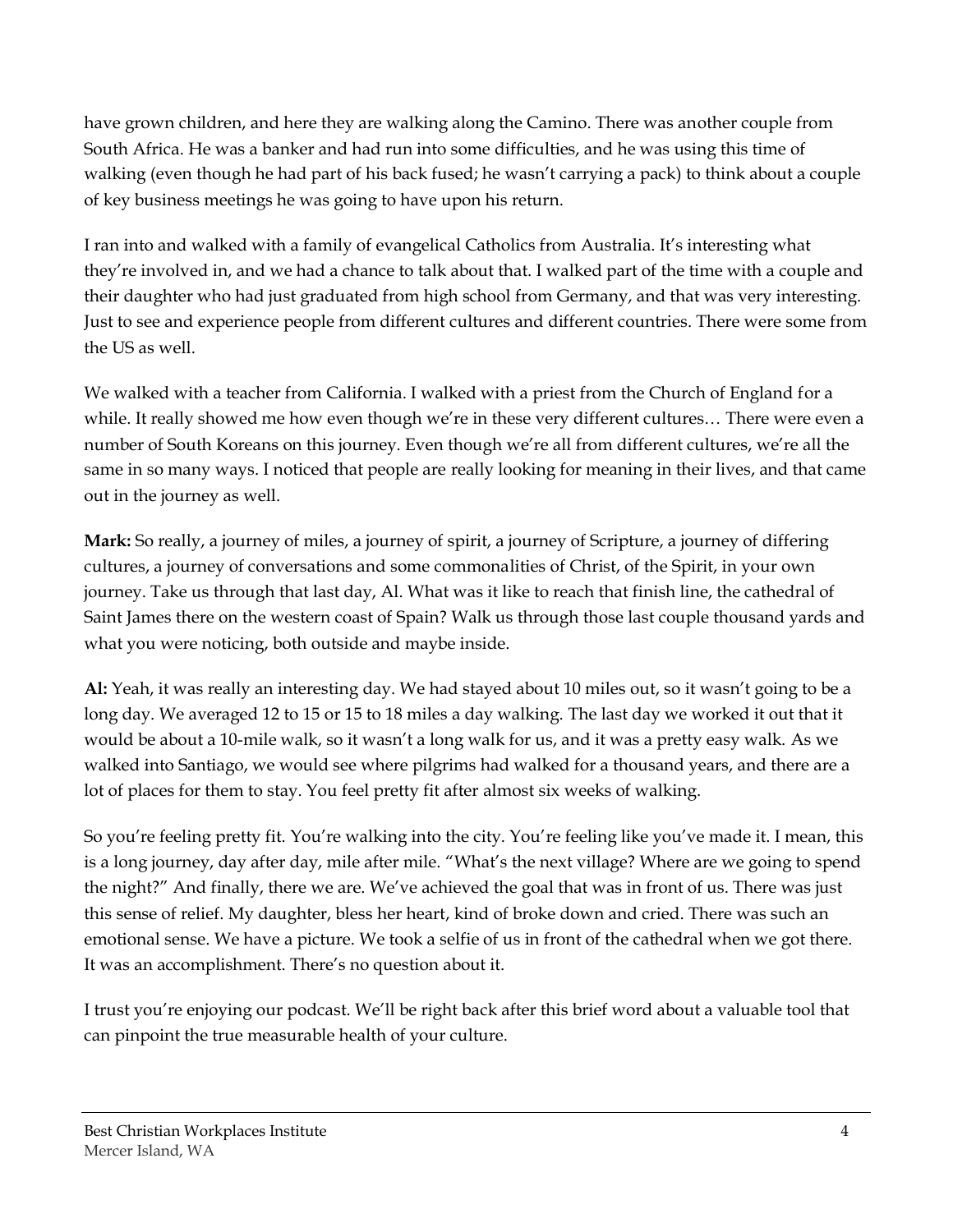**Male:** What if you could get an upper hand on unwanted turnover, relationship conflicts, struggling morale, and unproductive staff, and at the same time increase the effectiveness and impact of your organization? You can with the Best Christian Workplaces Employee Engagement Survey. This popular, proven resource pinpoints the true health of your workplace culture and ways to improve it.

You'll get a detailed breakout summary of the eight essential ways your culture and your organization can flourish, all from a principled, practical, faith-based approach that works. Join the more than 800 satisfied organizations, churches, and Christian-owned businesses who have said, "Yes." Sign up online today at [bcwinstitute.org.](http://www.bcwinstitute.org/) The Best Christian Workplaces Employee Engagement Survey. It's your first important step on the road to a flourishing culture.

**Mark:** You mentioned earlier to me when you were revealing what the trip had meant to you of some things you brought back with you, some larger-than-life "ahas." Talk about those.

**Al:** It was interesting. About a week before we finished the trip, we spent two full days at a Benedictine monastery where three monks live and host people. We stayed three nights and two days at this monastery, and it gave me a chance to sit and reflect and meditate and pray and begin to summarize my reflections. Again, being away from my life and my culture was really helpful in that regard.

I came to realize my priorities. Clearly, my family, my wife, my daughters, the most important relationships I have next to Christ himself, and I really reflected on "Okay, there I am at this stage. What's important? What relationships are important to me for the rest of my life?" I've always regarded work as pretty important, but again, the analogy of in your last days on your deathbed nobody ever says they wish they had worked more, and I thought about my relationships.

Another thing that really is clear to me is the world needs Christ now more than ever. You see Spain, and you can imagine it at its glory in 1500. Here we are over 400 years later, and they've declined since that peak. Christianity was such a big part of Spain at that point. You would hear about the Knights Templar and see the cathedrals they built, and you realize that Christianity has declined in Spain, and we're experiencing that in *our* country.

Gosh, but the world needs Christ now more than ever. That particularly rang out to me. When we think about the issues we have, immigration, conflicts with various countries, and so on. What is it all about? That was another one. Another one… The world needs Christ now more than ever, but what about *me*? What's *my* role in that? I walked away feeling like when it comes to my work here at the Best Christian Workplaces, and I thought a lot about that…

Am I finished with this race? Where am I on this path? I realized I'm closer to the beginning of the race than the end, and that came to me on day 29 in kind of an epiphany experience. I am in the race, and I'm in the race to win, and I don't even see the finish line in front of me. This isn't going to be a year or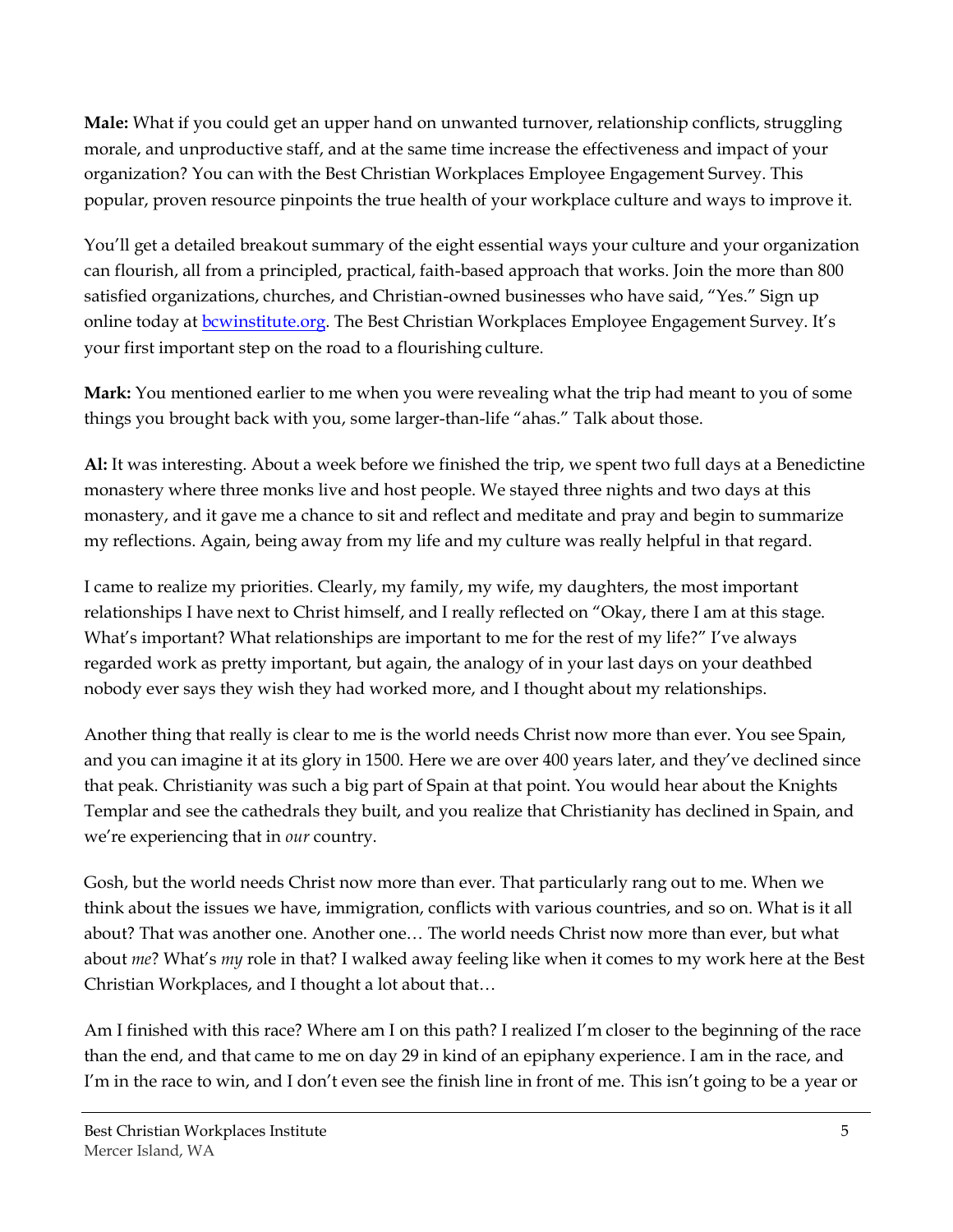two or three or five. It might be ten, but I don't see the finish line in front of me. So, regarding my work with Best Christian Workplaces, I'm closer to the beginning of the race than I am at the end, and that came to me in an experience that was emotional, which is unusual for me, and clear.

I really got the sense I'm supposed to run the race God has given me to run and that he'll take care of the rest of it. There are other people and other things he'll arrange to take care of, but I know he's going to take care of it. Also I came to realize that, yes, my work at the Best Christian Workplaces, where we have this vision that Christian workplaces should set the standard as the best, most effective places to work in the world, is my primary calling. The idea of healthy, loving cultures in the body of Christ is the core of Christ's heart, so that's one place our hearts intersect, I know.

I'm also very involved, and a lot of people don't know this, but I'm the chair of a Christian nonprofit called the Nicolás Fund for Education, and I was part of a team that helped to start this. It serves the poor in Guatemala who were involved in a civil war. These are Mayan descendants, and they were really hurt by the civil war over 30 years up until the 90s. So we started a school there for the children who typically would not have a chance to get an education beyond sixth grade.

That has been great work. We love seeing that they are breaking the cycle of poverty, especially for this next generation, through education. While that's not my primary calling, I clearly have a heart for it, but I really got a sense I should do that out of obedience as I serve the poor, the naked, the hungry, as Christ calls us to. So that became clear to me, that yep, the Best Christian Workplaces is my primary calling and the Nicolás Fund for Education is something that I'll continue in that role out of obedience.

The final thing, my core purpose. I had a chance to do a life plan just before I went, and my core purpose coming out of that, and it really reinforced itself on the camino, was to reflect Christ by being a catalyst for positive change, inspiring others to excellence. I really want to feel that's exactly what I should be doing. To be in relationship with Christ, to reflect his love by being a catalyst for positive change…that's what we're doing here at the Best Christian Workplaces. So a long answer to your question. A lot came out as I was walking along, and just to let it happen. It wasn't something I structured. It just happened.

**Mark:** Well, extremely personal and thoughtful, for sure. It's fascinating that for such a long journey you were taken to a new beginning, a new beginning of a new commitment, or a recommitment, really, to Christ and his body, to your work, holding the fullness of the other commitments God has given you with the Nicolás Fund. That all is so meaningful and something I know you're going to ruminate on with new passion and new vision.

We've talked before about how one question can open the door to a whole conversation, so maybe a bit of irony that we'll end our conversation on a question I'd love to ask you. After the trip and after the time you've had to think about it and share a little bit about it right now… For everyone listening,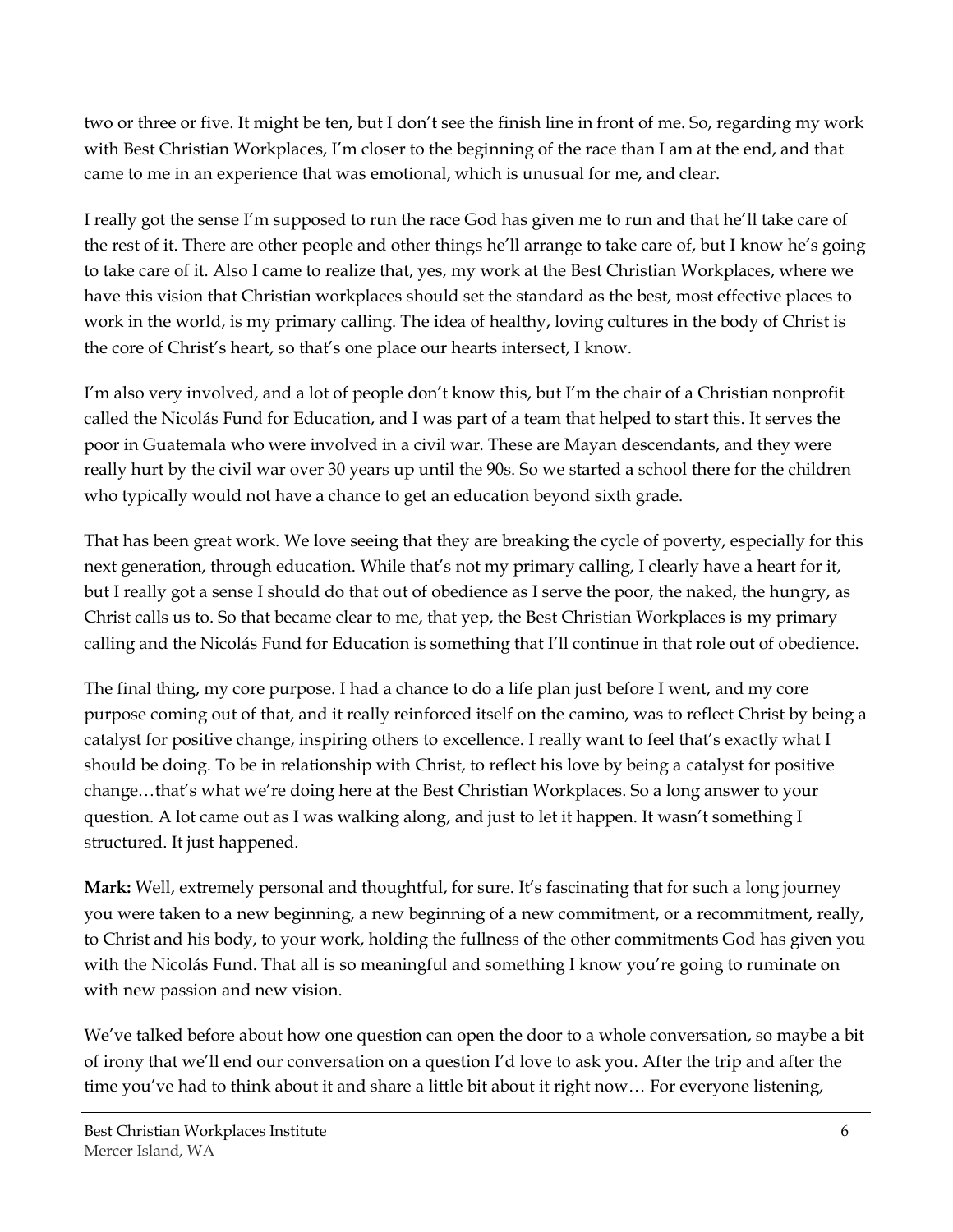especially for leaders, what's the one thing you want to hand to them with those… I loved your image of the open hands. What would you like to hand our listeners today that you'd like them to take with them after our podcast?

**Al:** Well, I reflect on a number of leaders we've interviewed on this podcast, and I go back to Ruth Haley Barton, who talks about having a structure in our lives to really reflect on who we are in Christ, because we can only bring to others in leadership who we are ourselves, and how having a daily devotions… On a weekly basis you have a sabbath. On a quarterly basis you might take a personal day to reflect, a quiet day in prayer. On an annual basis you might want to have a couple of days where you go away and sit and reflect and journal.

I believe that every 7, maybe 15 years (it has been 15 years since I've been here at the Best Christian Workplaces), to actually take a sabbatical, to do something. Take six weeks, take a couple of months, and just get out of your life and into a different culture, where you can really know the presence of God and confirm the call he has on your life and to know that he loves you unconditionally, and then from that you're able to serve purposefully in the way you know God wants you to serve.

That's the thing I came away with. I got clear direction. I got clear purpose and a clear vision of where I am in this journey, and I'd encourage leaders to do something like it. There are different caminos or journeys or walks, but to get away, get in nature, wherever it is you feel close to God, and that way you are going to know your purpose, you're going to know that God loves you, and you see the world through different eyes. That's the encouragement I would have.

It gives you a new not only energy but courage to face the battles, the mountains, the challenges you have in front of you. I've come back with new plans to reshape my daily habits and to continue to be, as they say in Australia, "match fit," as I learned from my Australian rugby-playing people. To be match fit. I plan to continue to be fit, and I've continued in the last couple of months to keep up on the health side, but really to reinvigorate my daily devotions, my prayer life, and of course, the focus on my work life. Maybe that's more than one thing, Mark, but that's what I come away with.

**Mark:** Thank you, Al. A reflection of a journey ended and perhaps a journey begun for those who have listened to your story, your 500-mile walk, your once-in-a-lifetime, or at least once every 15 years, walk of the Camino de Santiago. Al Lopus, president and cofounder of the Best Christian Workplaces Institute, thank you for being our special guest today on The Flourishing Culture Podcast.

**Al:** Well, thank you, Mark. And to our listeners, thank you for investing your time in your workplace culture journey today. This is Al Lopus, reminding you that a healthy culture drives greater impact and growth for your organization, and I'll see you again soon on The Flourishing Culture Podcast.